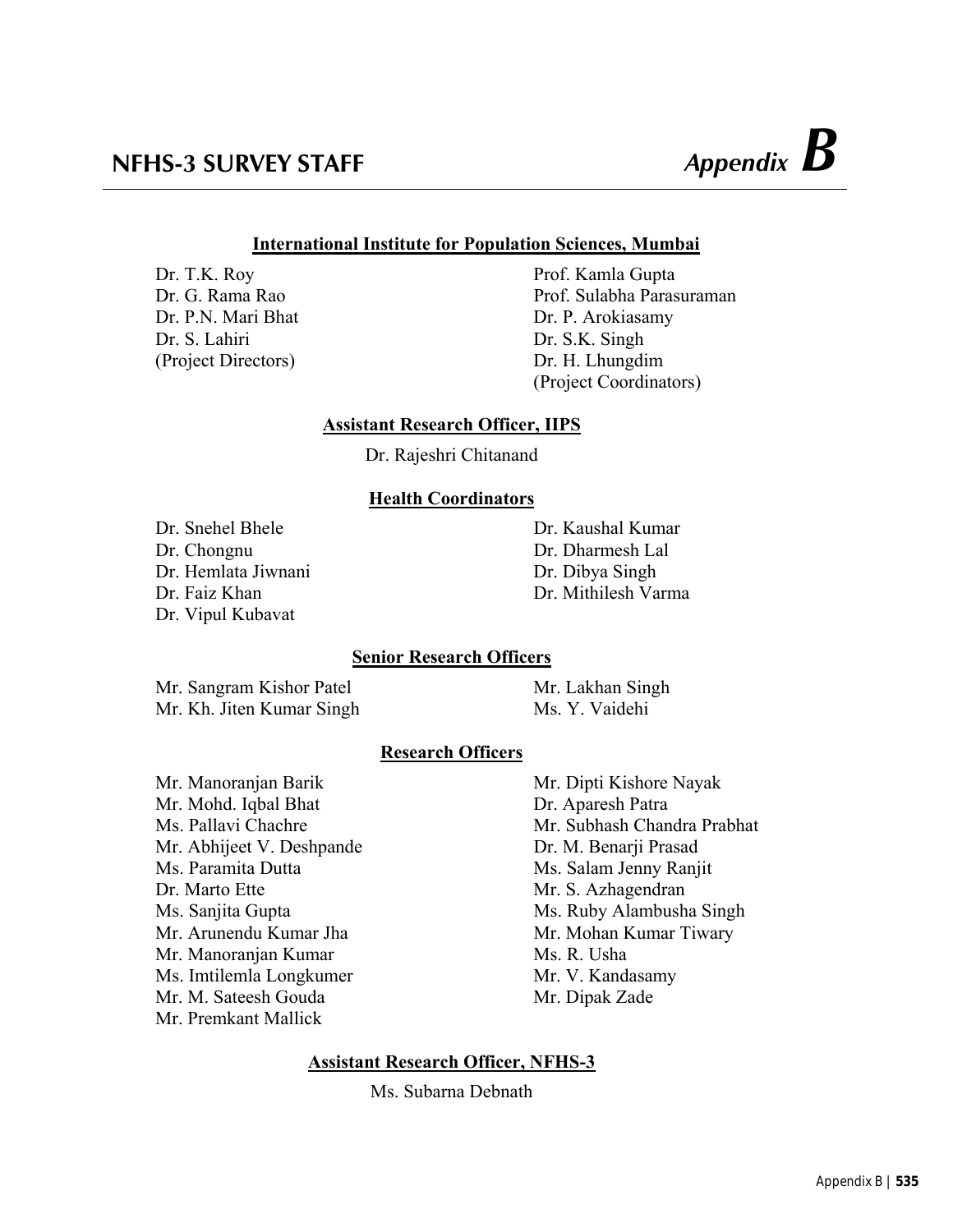#### **Accounts and Administrative Staff**

Mr. R.S. Hegde, Project Officer Mr. Ashok Pawar, Office Attendant Ms. Kavita Rathod, Office Assistant Mr. Yogesh Bhagat, Office Attendant Ms. Manorama Rautela, Office Assistant

Mr. Manuel Roche, Office Assistant Mr. Pramod T. Sawant, Office Attendant

#### **Consultants**

Dr. Fred Arnold Dr. Anil Mishra Ms. Elizabeth Britton Ms. Erica Nybro Mr. Trevor Croft Dr. Ruilin Rein Dr. Dean Garrett Dr. Kia Reinis Ms. Sherrell Goggin Prof. T.K. Roy Mr. Glen Heller Ms. Jasbir Kaur Sangha Mr. Zaheer Ahmad Khan Ms. Reena Sethi Dr. Sunita Kishor Ms. Laurie Liskin Ms. Monica Kothari Mr. Mr. Martin Wulfe

#### **Steering Committee for NFHS-3**

Secretary Chief Director (M&E) Ministry of Health and Family Welfare Department of Family Welfare New Delhi New Delhi

Secretary Registrar General of India Ministry of Statistics and Programme New Delhi Implementation New Delhi Director

Secretary Mumbai Ministry of Women and Child Development New Delhi Dr. P.K. Bhargava

Director General of Health Services Population Research Centre Ministry of Health and Family Welfare Dharwad, Karnataka New Delhi

NACO ICMR, New Delhi Ministry of Health and Family Welfare New Delhi Prof. T.K. Roy

Ministry of Health and Family Welfare Mumbai New Delhi

International Institute for Population Sciences

**Director** 

**Director** Project Director Institute for Research in Medical Statistics

 Ex-Director Additional Secretary and Financial Advisor International Institute for Population Sciences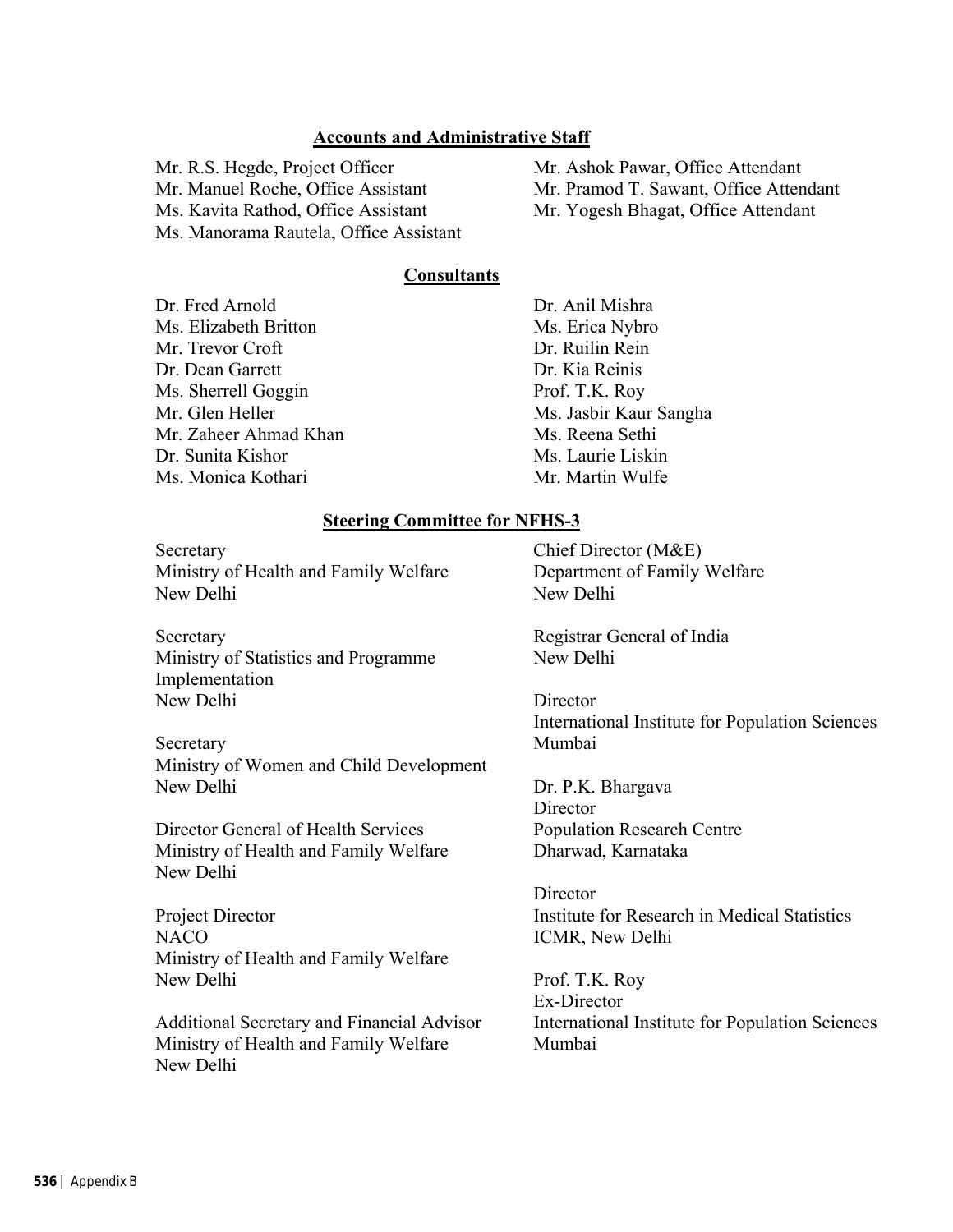Advisor (Health) Director (MH/NFHS) New Delhi New Delhi

USAID World Bank New Delhi New Delhi

New Delhi New Delhi

New Delhi New Delhi

Representative European Commission New Delhi

Planning Commission Department of Family Welfare

Representative Representative

Representative Representative UNFPA Bill and Melinda Gates Foundation

Representative Representative UNICEF Macro International New Delhi Calverton, Maryland, USA

Representative Chief Director (DRS) Department of Family Welfare

#### **Administrative and Financial Management Committee for NFHS-3**

Additional Secretary and Financial Advisor Representative Ministry of Health and Family Welfare UNICEF New Delhi New Delhi

Joint Secretary (Policy) Representative Department of Family Welfare DFID New Delhi New Delhi

Joint Secretary Representative NACO European Commission Ministry of Health and Family Welfare New Delhi New Delhi

Chief Director (DRS) World Bank Department of Family Welfare New Delhi New Delhi

Director Bill and Melinda Gates Foundation International Institute for Population Sciences New Delhi Mumbai

Representative

Representative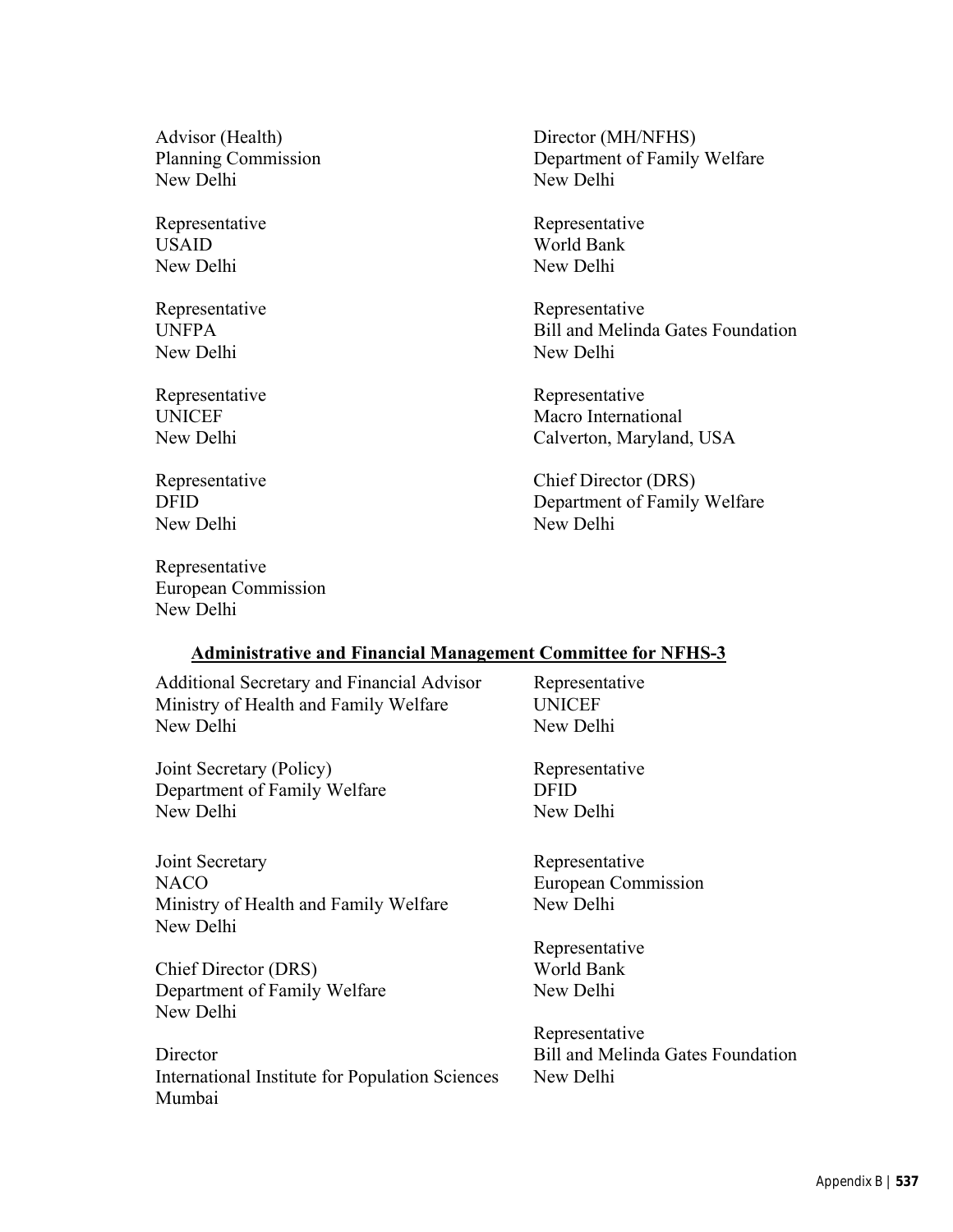Deputy Secretary *(IF)* Representative Ministry of Health and Family Welfare Macro International New Delhi Calverton, Maryland, USA

Under Secretary (Budget) Chief Coordinator Department of Family Welfare NFHS-3

Representative USAID

New Delhi International Institute for Population Sciences Mumbai

New Delhi Director (MH/NFHS) Department of Family Welfare

Representative New Delhi UNFPA New Delhi

## **Technical Advisory Committee for NFHS-3**

Prof. Arvind Pandey Dr. P. K. Bhargava Director Population Research Centre National Institute of Medical Statistics Dharwad, Karnataka ICMR, New Delhi

Representative NFHS-3 Implementation Mumbai Government of India New Delhi Director (MH/NFHS)

Registrar General of India/Representative New Delhi New Delhi

Technical Representative USAID NACO New Delhi Ministry of Health and Family Welfare New Delhi Representative

Technical Representative New Delhi Ministry of Women and Child Development New Delhi Representative

Prof. P.N. Mari Bhat New Delhi **Director** International Institute for Population Sciences Representative Mumbai DFID

 Chief Coordinator Ministry of Statistics and Programme International Institute for Population Sciences

Department of Family Health Welfare

Representative

UNFPA

UNICEF

New Delhi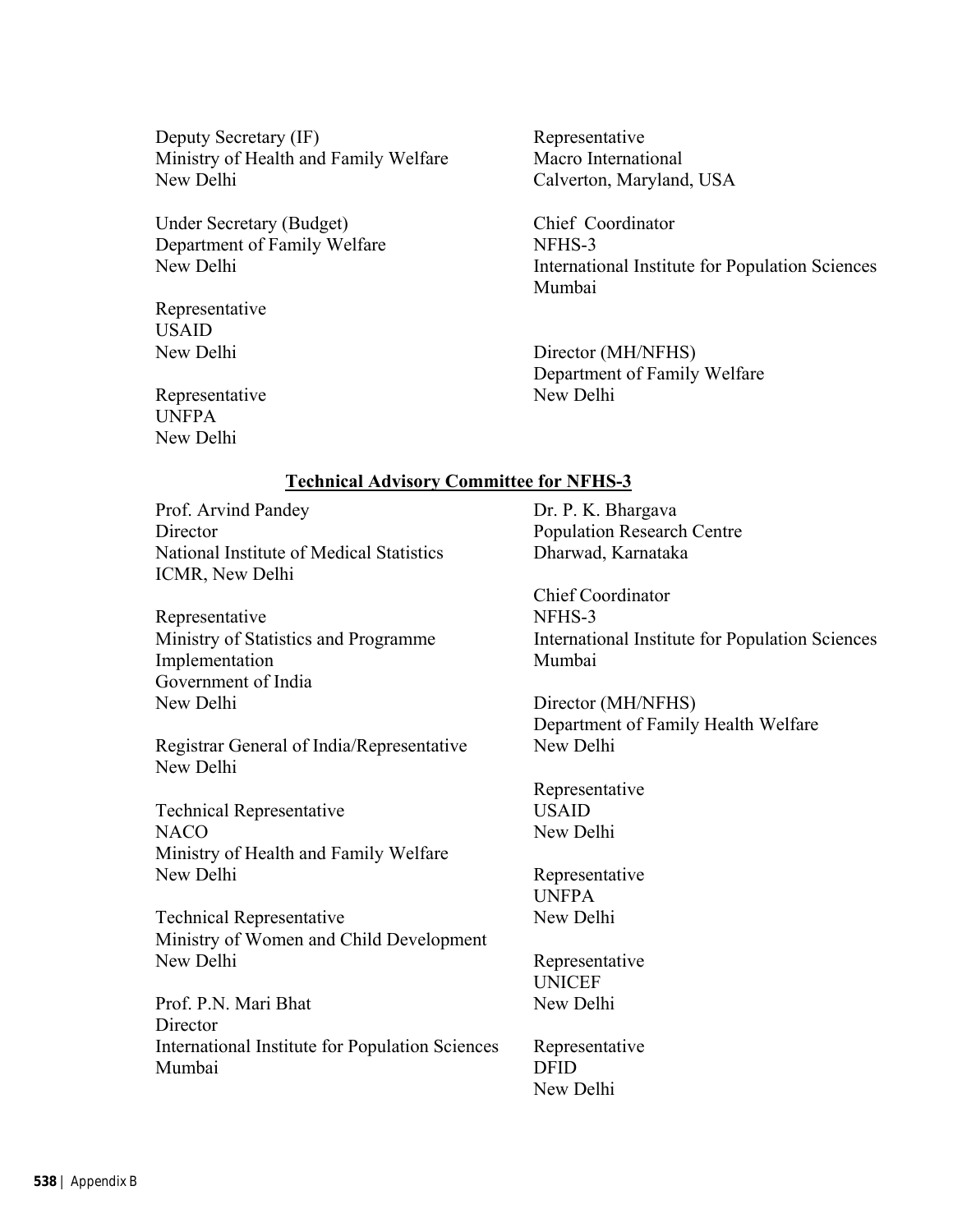Prof. T.K. Roy Representative<br>Ex-Director Bill and Melind International Institute for Population Sciences New Delhi Mumbai

Prof. K. Srinivasan Macro International Prof-Emeritus Calverton, Maryland, USA International Institute for Population Sciences Mumbai Chief Director (DRS)

Bill and Melinda Gates Foundation

Representative

Member Secretary